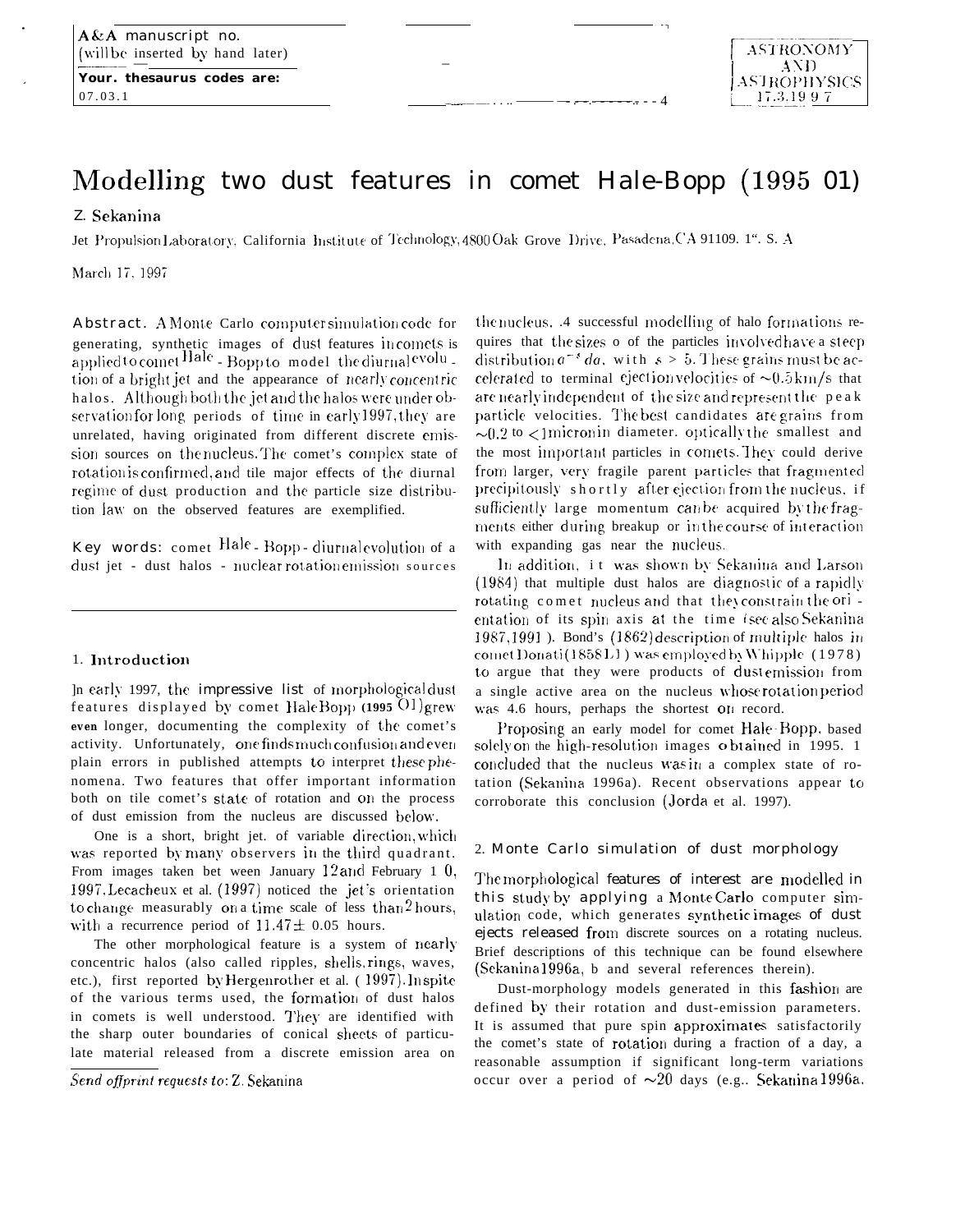Jorda et al. 1997). The position of the spin axis can then be defined by two Eulerian angles, the argument  $\Phi$  and the obliquity  $I$  (e.g., Sekanina 1981a), or by the coordinates of the north rotation pole (from which the nucleus is seen to spin count erclockwise), while the adop ted spin period is based on information by Jorda et al. (1997). It is further assumed that the dust ejects that make up the observed features were released from discrete sour-cm activated only from sunrise to sunset. The locations of the sources and the circumstances of their activity, together with the spin-vector constants, are derived by fitting the observed images of the features by trial and error.

The clust-ejects parameters for tile examined features in Hale Bopp are less well determined. They cannot be tightly constrained because of the unavailability of photometric information. For this reason, a constant rate of dust production was assumed betw'cell sunrise and sunset. Limits on the particle acceleration  $\beta$  by solar radiation pressure (a dimensionless quantity expressed in units of the Sun's attraction) are only crudely constrained at this time, based on the recognized properties of the specific features (Sects. 3 aud 4). From my experience with other comets, the peak  $\beta$  value should be between 0.5 and 2.5. However on time scales of a fraction of a day, particle motions are determined primarily by the ejection velocity  $v_{\text{eject}}$ , whose relation to the acceleration  $\beta$  is given by

$$
v_{\text{eject}}^{-1} = .4 + B\beta^{-1/2},\tag{1}
$$

where A and B are constants whose values are extensively discussed in the investigations of comets 109 P/Swift-Tuttle (Sekanina 1981b) and 11'/Halley (Sekanina and Larson 1984. 1986). The values of  $A$  and  $B$  can be calculated from the adopted limits on  $\beta$  and  $v_{\text{eject}}$ .

### 3. Diurnal evolution of the bright jet

On February 28.1997, Jorda et al. (1997) were monitoring the diurnal evolution of the bright jet, using a nearinfrared filter. In their Pic-du-Midi observing run, from 3:50 until 15:35 UTC (i.e., mostly in broad daylight), they tooli a total of 1100 images that cover an entire rotation cycle. A nanimated representation of some 70 co-added frames is available in a referenced electronic report.

At the level of detailseen on the animation sequence (affected by a variable signal-to-noise ratio), the jet first appeared at a position angle of  $\sim$ 240°, growing gradually longer. rotating toward the south (clockwise), and broadening somewhat. A peculiar property is an indication that the jet's rotation stopped near a position angle of  $180^\circ$ about midway through the cycle. The jet then persisted in this direction until it faded away and a new jet appeared at a position angle of  $\sim$ 240° after the onset of the next cycle. I notice no sign of the jet's reversing the sense of its apparent rotation at any time.

The derived rotation and dust -emission parameters for a crudely optimized model of the jet's diurnal evolution

| <b>Table</b> 1. Rotation aod dust-emission parameters used to |  |  |  |  |  |
|---------------------------------------------------------------|--|--|--|--|--|
| model the evolution of the bright jet and the multiple halos. |  |  |  |  |  |

|                                                                             |                                | <b>BRIGHT MULT IPLE</b>        |  |  |
|-----------------------------------------------------------------------------|--------------------------------|--------------------------------|--|--|
| ROTATION PARAMETERS:                                                        | JET                            | H <sub>ALOS</sub>              |  |  |
| Argument $\Phi$<br>of subsolar meridian at perihelion                       | $60^\circ$                     | 35"                            |  |  |
| Obliquity $I$ of orbital plane to equator                                   | $90^{\circ}$                   | 100"                           |  |  |
| Rightascension of north rotation pole <sup>o</sup>                          | $285^{\circ}$                  | 293"                           |  |  |
| Declination of north rotation pole <sup>o</sup>                             | $-42^{\circ}$                  | $-16^\circ$                    |  |  |
| Adopted sidereal period of rotation <sup>b</sup>                            | $11^{\rm h}15^{\rm m}$         | $11^{\rm h}28^{\rm m}$         |  |  |
| DUST SOURCE PARAMETERS:                                                     |                                |                                |  |  |
| Cometocentric latitude                                                      | $+60^{\circ}$                  | $.5^{\circ}$                   |  |  |
| Cometocentric longitude<br>of subsolar meridian at perihelion               | $207^\circ$                    | $174^\circ$                    |  |  |
| Local hour angle of Sun al onset/end<br>of dust emission (sunrise/sunset)   | $\mp 116^{\circ}$              | $+93^\circ$                    |  |  |
| Sun's elevation at local noon                                               | 44°                            | $66^{\circ}$                   |  |  |
| Duration of emission <sup>c</sup>                                           | 7 <sup>h</sup> 15 <sup>m</sup> | $41^{\text{h}} 30^{\text{th}}$ |  |  |
| DUSTE JECT A PARAMETERS:                                                    |                                |                                |  |  |
| Powerindex of differential<br>particle size distribution law                | $3.5\,$                        | 5.5                            |  |  |
| Particle acceleration $\beta$ (units of s.a.)<br>lower limit $\beta_{\min}$ | 0.00004                        | 0.01                           |  |  |
| upper limit $\beta_{\text{max}}$                                            | $0.50\,$                       | 0.50                           |  |  |
| Particle eject ion velocity veject (m/s)                                    |                                |                                |  |  |
| lower $\text{limit}(v_{\text{eject}})_{\text{min}}$                         |                                | 100                            |  |  |
| upper limit $(v_{eject})_{max}$                                             | 450                            | 500                            |  |  |
| <b><i>ALAN ADDRESS</i></b>                                                  |                                |                                |  |  |

Equinox 2000.0.

 $<sup>b</sup>$  Rased or, information from Jorda et al. (1997).</sup> One rotation for the c jet, seven consecutive rotations for the halos

are listed in column 2 of Table 1. The observed persisting southerly direction suggests that slower, micron-sized and larger particles were plentiful in these ejects. The lower limit for  $v_{\text{eject}}$  was therefore taken to amount to 'i m/s, the velocity of escape from the nucleus of an assumed bulk density of  $0.2 g/cm^3$  and 40 km in diameter (Weaver 1995). The modelled diurnal evolution of this jet is displayed in Fig. 1. For the sake of argument, it is assumed that the jet's source was activated exactly at  $3:50$  UTC (as observed at Earth), which is identified with the time of sunrise at the source, No trace of the jet is predicted to show 10 minutes after activation. The model jet, whose length increases rapidly, remains essentially rectilinear for the first two hours, then its curvature becomes apparent. It broadens strikingly some 5 hours after activation, at which time the persisting bright sub-jet inside the feature already points directly south, faithfully simulating the observed behavior. Dust emission is calculated to have ceased at 11:05 UTC, the time of sunset. No sign of this termination of activity is seen in the synthetic images, which show a perceptible fading of the sub-jet only 2-3 hours later. The next diurnal cycle of activation began at 15:05 UTC, with traces of the new jet seen in the last two frames. For further details, see the caption to Fig. 1. A refined model will be formulated when more information is available 011 the jet's observed evolution.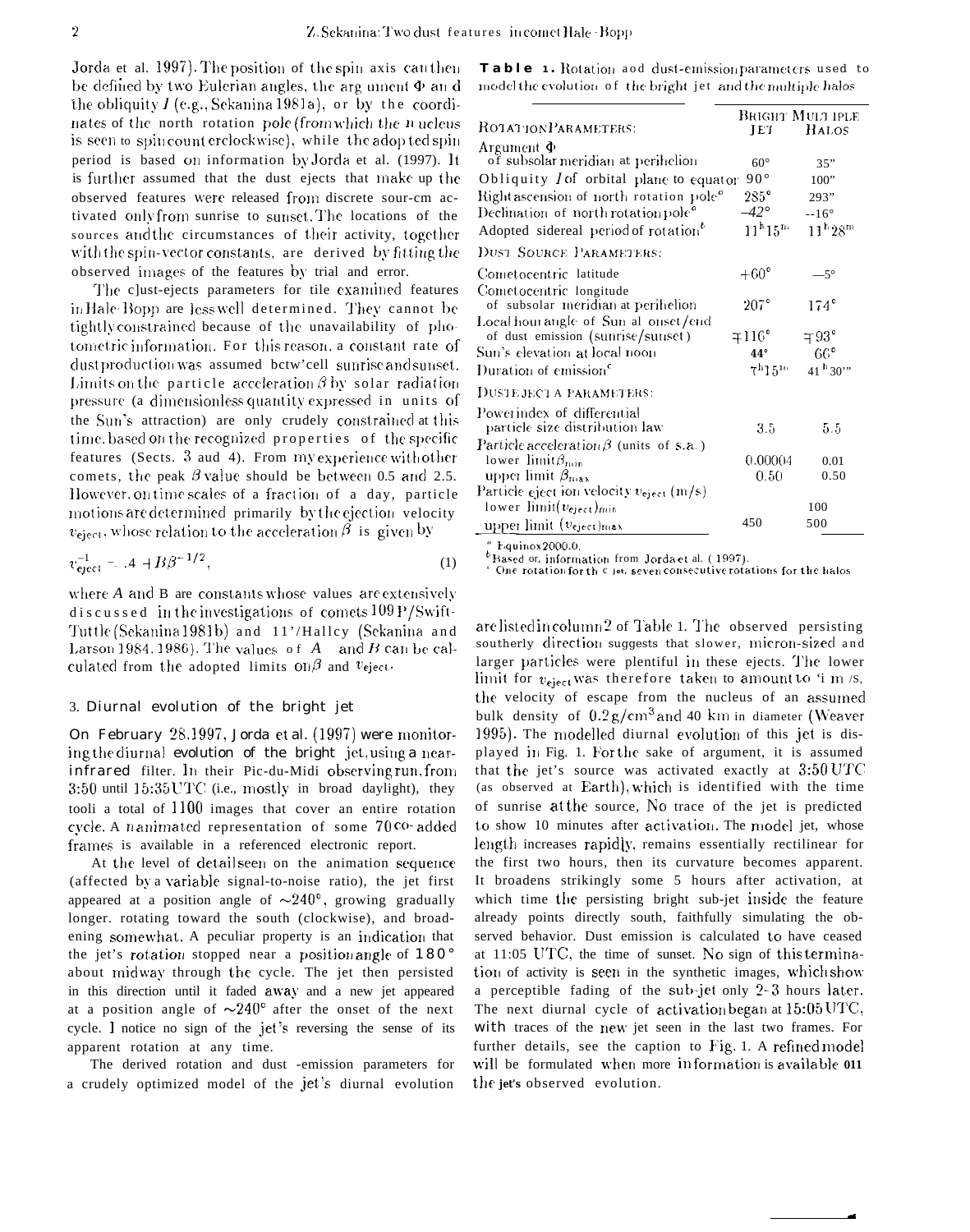

Fig. 1. SV inthetic, computer generated images simulating the diurnal evolution of the bright jet of cornet Hale-Bopp observed by Jorda et al. (1997) at Pic du Midi on February 28, 1997. The dot density is proportional to the integrated geometric cross sectional area of the dust ejecta. The neighboring frames show changes in the jet's appearance in 30-minute intervals. The model assumes the emission source to be activated at sunrise, taken to occur at 3:50 UTC (as observed at Earth), and to product dust at a constant rate between sunrise and sunset. The first frame shows no trace of the jet 10 minutes after activation. The transit across the subsolar meridian occurred at 7:28 UTC and the activity Lasted for  $7^h15^{n_1}$ , terminating at 11:05 UTC (sunset). Noteworthy is the formation of a bright sub-jet in the broadening feature later in the cycle. The orientation of this sub-jet dicl not change for some 7 hours, during which it was pointing directly to the south. It eventually made up the eastern boundary of the original jet. which in the meantime turned into a fan-shaped feature with a sector angle of 60-70°. A new jet began to develop at 15:05 UTC; it shows up in the last two frames. The model suggests that remnants of the old jet were surviving even after the source's reactivation in the new cycle, In terms of the short jet's evolution, the second frame fits midway between the lasttwo frames. Each frame is 8 arcsec on a side, equivalent to 9160 km at the cornet. North is up and east to the left. Identified are the position of the nucleus (solid circles) and the projected directions of the spin vector  $(\omega)$  and the Sun(circled dot).